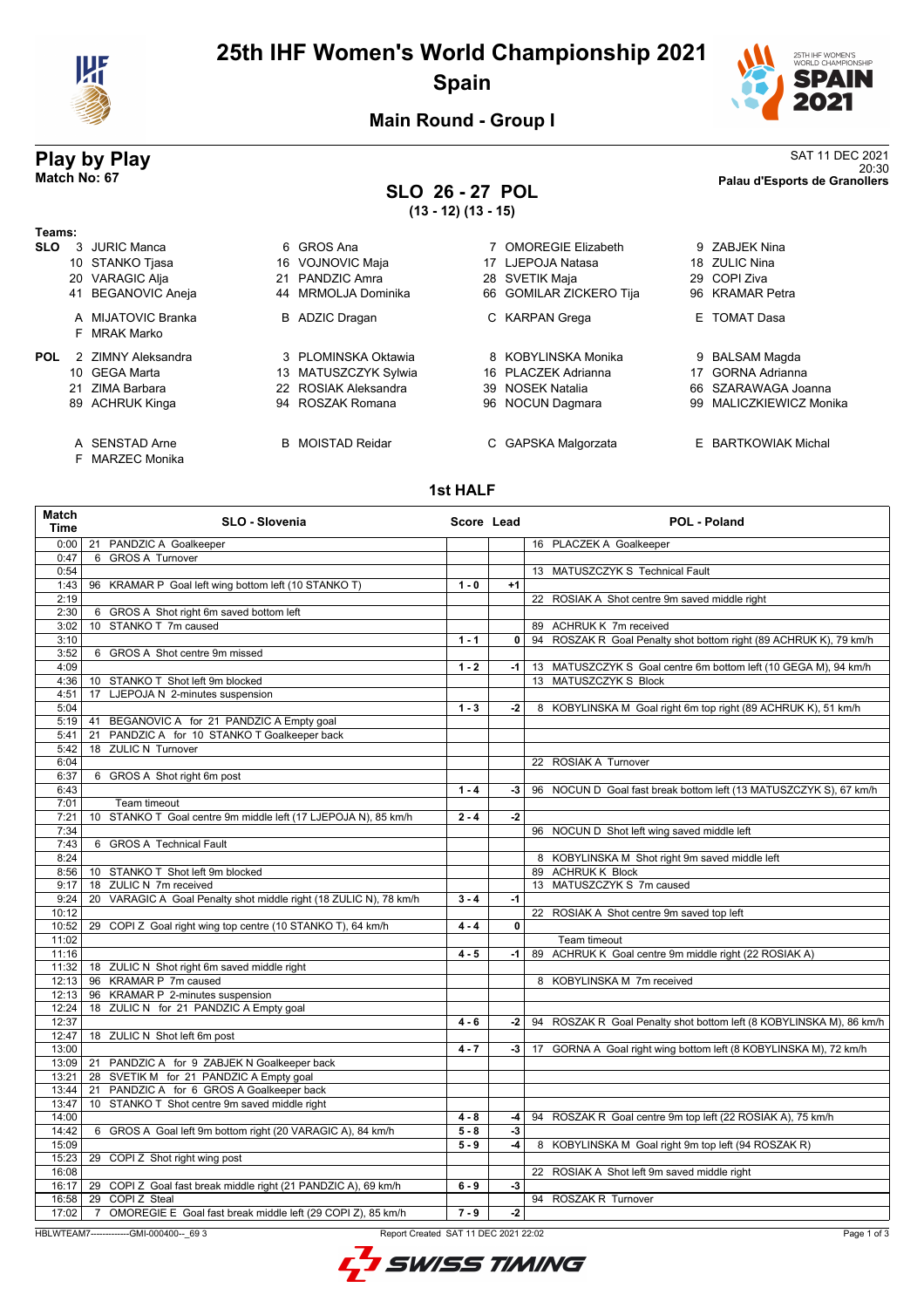



## **Main Round - Group I**

**Play by Play**<br>Match No: 67<br>Palau d'Esports de Granollers 20:30 **Match No: 67 Palau d'Esports de Granollers**

### **SLO 26 - 27 POL (13 - 12) (13 - 15)**

#### **1st HALF**

| Match<br><b>Time</b> | SLO - Slovenia                                                    | Score Lead |              | <b>POL - Poland</b>                                                 |
|----------------------|-------------------------------------------------------------------|------------|--------------|---------------------------------------------------------------------|
| 18:09                |                                                                   |            |              | 17 GORNA A Shot right wing post                                     |
| 18:43                | <b>VARAGIC A Turnover</b><br>20                                   |            |              |                                                                     |
| 18:47                | 29 COPIZ Steal                                                    |            |              | 17 GORNA A Turnover                                                 |
| 19:23                | VARAGIC A Goal left 9m middle right (96 KRAMAR P)<br>20           | $8 - 9$    | $-1$         |                                                                     |
| 19:49                |                                                                   |            |              | 39 NOSEK N Shot right 9m saved middle left                          |
| 20:01                | 10 STANKO T Goal breakthrough top right, 80 km/h                  | $9 - 9$    | $\mathbf{0}$ |                                                                     |
| 20:36                | <b>OMOREGIE E Steal</b><br>$\overline{7}$                         |            |              | 89 ACHRUK K Turnover                                                |
| 21:14                | 10 STANKO T Turnover                                              |            |              | 9 BALSAM M Steal                                                    |
| 22:00                |                                                                   |            |              | 9 BALSAM M Shot right wing saved bottom left                        |
| 22:08                | 6 GROS A Goal right 9m top right, 98 km/h                         | $10 - 9$   | $+1$         |                                                                     |
| 22:37                |                                                                   |            |              | 22 ROSIAK A Turnover                                                |
| 22:47                | <b>OMOREGIE E Turnover</b><br>$\overline{7}$                      |            |              |                                                                     |
| 22:52                |                                                                   |            |              | 9 BALSAM M Technical Fault                                          |
| 22:56                | 29 COPI Z Shot right 6m saved bottom left                         |            |              |                                                                     |
| 23:10                |                                                                   |            |              | 3 PLOMINSKA O Shot left wing post                                   |
| 23:39                | 6 GROS A Goal left 9m top left (20 VARAGIC A), 83 km/h            | $11 - 9$   | $+2$         |                                                                     |
| 24:38                |                                                                   |            |              | 22 ROSIAK A Shot centre 9m post                                     |
| 25:10                | 20 VARAGIC A Shot centre 9m post                                  |            |              |                                                                     |
| 25:42                |                                                                   |            |              | 2 ZIMNY A Technical Fault                                           |
| 26:29                | BEGANOVIC A 7m received<br>41                                     |            |              | 8 KOBYLINSKA M 7m caused                                            |
| 26:44                |                                                                   |            |              | 21 ZIMA B for 16 PLACZEK A Goalkeeper Substitution                  |
| 26:40                | 20 VARAGIC A Goal Penalty shot top left (41 BEGANOVIC A), 59 km/h | $12 - 9$   | $+3$         |                                                                     |
| 27:20                |                                                                   |            |              | 16 PLACZEK A for 21 ZIMA B Goalkeeper Substitution                  |
| 27:24                |                                                                   |            |              | 3 PLOMINSKA O Shot right wing saved bottom right                    |
| 27:54                | 6 GROS A Shot left 9m saved middle right                          |            |              |                                                                     |
| 28:06                |                                                                   | $12 - 10$  | $+2$         | 8 KOBYLINSKA M Goal right 6m top left (2 ZIMNY A), 71 km/h          |
| 28:16                | 6 GROS A Goal centre 6m bottom right, 52 km/h                     | $13 - 10$  | $+3$         |                                                                     |
| 28:57                |                                                                   | $13 - 11$  | $+2$         | 3 PLOMINSKA O Goal left wing bottom right (8 KOBYLINSKA M), 77 km/h |
| 29:30                | 6 GROS A Turnover                                                 |            |              | 3 PLOMINSKA O Steal                                                 |
| 29:35                |                                                                   | $13 - 12$  | $+1$         | 3 PLOMINSKA O Goal fast break bottom left                           |
| 29:56                | 29 COPI Z Shot right wing saved bottom centre                     |            |              |                                                                     |
| 29:59                | 6 GROS A Shot left 9m blocked                                     |            |              | 10 GEGA M Block                                                     |

#### **2nd HALF**

| Match<br><b>Time</b> | <b>SLO - Slovenia</b>                                                                           | Score Lead |                | POL - Poland                                                         |  |
|----------------------|-------------------------------------------------------------------------------------------------|------------|----------------|----------------------------------------------------------------------|--|
| 30:00                | 21<br>PANDZIC A Goalkeeper                                                                      |            |                | 16 PLACZEK A Goalkeeper                                              |  |
| 30:33                |                                                                                                 | $13 - 13$  | $\mathbf{0}$   | 17 GORNA A Goal right wing bottom left (89 ACHRUK K), 51 km/h        |  |
| 31:19                | 6 GROS A Goal right 6m bottom centre (18 ZULIC N), 66 km/h                                      | $14 - 13$  | $+1$           |                                                                      |  |
| 32:01                |                                                                                                 | $14 - 14$  | 0 <sup>1</sup> | 94 ROSZAK R Goal centre 9m bottom left (89 ACHRUK K)                 |  |
| 32:39                | 10 STANKO T Turnover                                                                            |            |                |                                                                      |  |
| 33:22                |                                                                                                 | $14 - 15$  | -1 l           | 96 NOCUN D Goal left wing bottom right (89 ACHRUK K), 81 km/h        |  |
| 33:49                | 6 GROS A Shot centre 9m saved top left                                                          |            |                |                                                                      |  |
| 34:32                | STANKO T 7m caused<br>10 <sup>1</sup>                                                           |            |                | 8 KOBYLINSKA M 7m received                                           |  |
| 34:45                | 16 VOJNOVIC M for 21 PANDZIC A Goalkeeper Substitution                                          |            |                |                                                                      |  |
| 34:47                |                                                                                                 | $14 - 16$  | -2 l           | 94 ROSZAK R Goal Penalty shot bottom right (8 KOBYLINSKA M), 94 km/h |  |
| 35:06                | PANDZIC A for 16 VOJNOVIC M Goalkeeper Substitution<br>21                                       |            |                |                                                                      |  |
| 35:14                | 18 ZULIC N Turnover                                                                             |            |                | 17 GORNA A Steal                                                     |  |
| 35:59                |                                                                                                 |            |                | 8 KOBYLINSKA M Shot centre 9m saved top centre                       |  |
| 36:12                | 18 ZULIC N Goal right 6m top right (10 STANKO T), 71 km/h                                       | $15 - 16$  | $-1$           |                                                                      |  |
| 36:49                |                                                                                                 | $15 - 17$  | $-2$           | 89 ACHRUK K Goal centre 9m top left (94 ROSZAK R)                    |  |
| 37:45                | 17 LJEPOJA N Technical Fault                                                                    |            |                |                                                                      |  |
| 37:54                |                                                                                                 |            |                | 89 ACHRUK K Technical Fault                                          |  |
| 37:54                | 17 LJEPOJA N 2-minutes suspension                                                               |            |                |                                                                      |  |
| 38:00                | BEGANOVIC A for 21 PANDZIC A Empty goal<br>41                                                   |            |                |                                                                      |  |
| 38:21                | PANDZIC A for 28 SVETIK M Goalkeeper back<br>21                                                 |            |                |                                                                      |  |
| 39:05                | 10 STANKO T Shot centre 9m post                                                                 |            |                |                                                                      |  |
| 39:08                | 6 GROS A 2-minutes suspension                                                                   |            |                |                                                                      |  |
| 39:25                |                                                                                                 | $15 - 18$  | $-3$           | 96 NOCUN D Goal left wing top right (89 ACHRUK K), 51 km/h           |  |
| 40:21                | 10 STANKO T Goal centre 9m bottom right (18 ZULIC N)                                            | $16 - 18$  | $-2$           |                                                                      |  |
| 40:38                |                                                                                                 |            |                | Team timeout                                                         |  |
| 41:02                |                                                                                                 |            |                | 8 KOBYLINSKA M Shot right 6m saved middle left                       |  |
| 41:42                | 28 SVETIK M Shot left wing saved middle right                                                   |            |                |                                                                      |  |
| 42:35                |                                                                                                 |            |                | 94 ROSZAK R Technical Fault                                          |  |
| 43:10                | 6 GROS A Shot centre 9m saved                                                                   |            |                |                                                                      |  |
| 43:39                | 6 GROS A 7m caused                                                                              |            |                | 94 ROSZAK R 7m received                                              |  |
| 43:46                |                                                                                                 | $16 - 19$  | $-3$           | 17 GORNA A Goal Penalty shot bottom right (94 ROSZAK R), 69 km/h     |  |
|                      | 44:35   18 ZULIC N Goal centre 9m top centre (20 VARAGIC A)                                     | $17 - 19$  | $-2$           |                                                                      |  |
|                      | HBLWTEAM7--------------GMI-000400-- 69 3<br>Report Created SAT 11 DEC 2021 22:02<br>Page 2 of 3 |            |                |                                                                      |  |